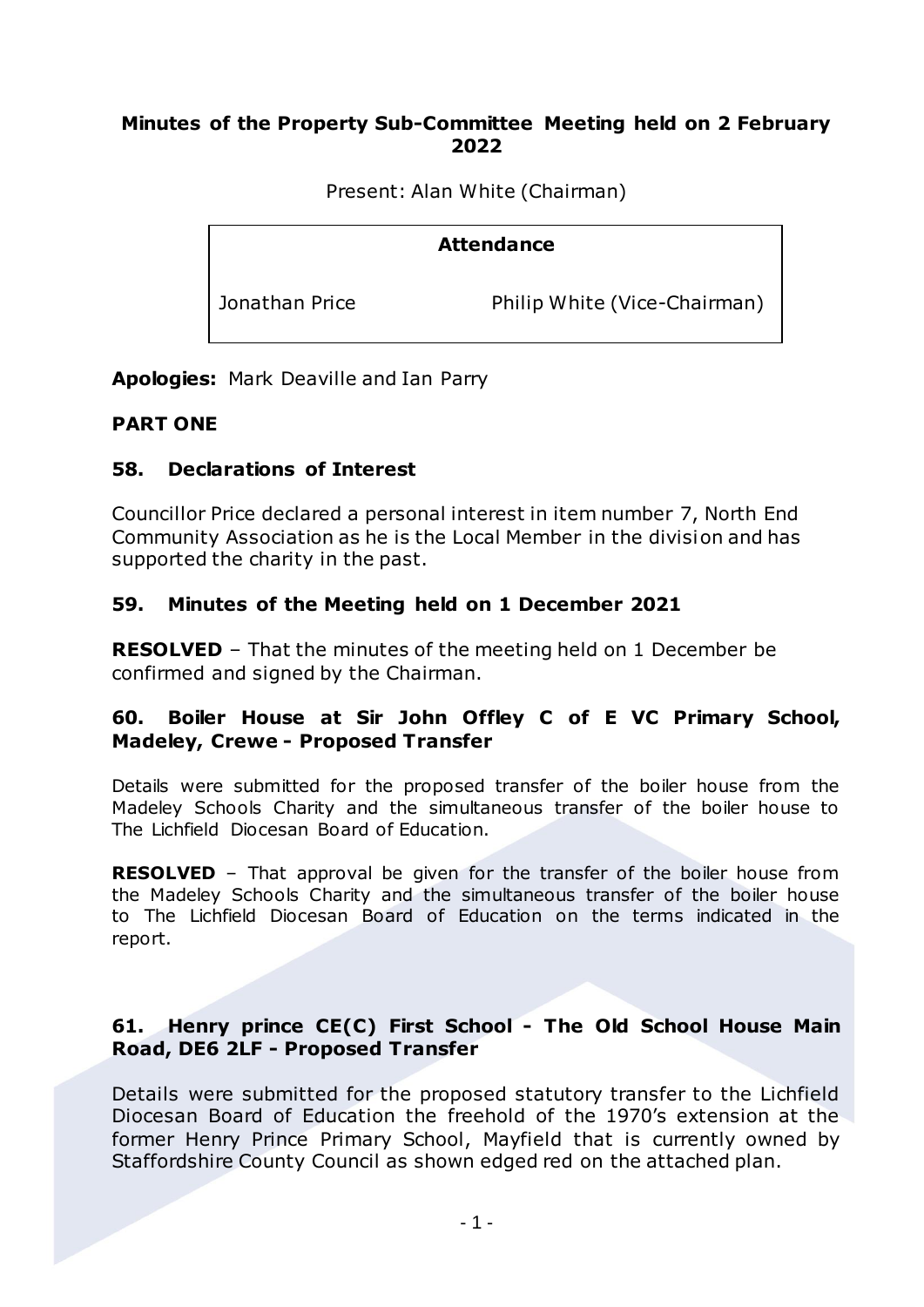**RESOLVED** – That approval be given for the statutory transfer to the Lichfield Diocesan Board of Education the freehold of the 1970's extension at the former Henry Prince Primary School, Mayfield that is currently owned by Staffordshire County Council as shown edged red on the attached plan. The final details of the transaction to be delegated to the Assistant Director for Commercial and Assets.

# **62. St. Leonard's CE(VA) Primary School, Syerscote Lane, Tamworth, B79 9DX - Proposed Transfer**

Details were submitted for the proposed transfer of the freehold interest in the land and buildings of Wigginton Primary School to the trustees except for the playing field which will remain in council ownership but solely for school use.

**RESOLVED** – That approval be given for the transfer of the freehold interest in the land and buildings of Wigginton Primary School to the trustees except for the playing field which will remain in council ownership but solely for school use. The final details of the transaction to be delegated to the Assistant Director for Commercial and Assets.

# **63. North End Community Association CIO Holmcroft Road Stafford - Proposed renewal of ground lease**

Details were submitted for the proposed renewal of ground lease for the community building to Stafford North End Community Association COI (Charity No 1992497) for a term of 25 years.

**RESOLVED** – That approval be given for the renewal of ground lease for the community building to Stafford North End Community Association COI (Charity No 1992497) for a term of 25 years on the terms indicated in the report.

# **64. Exclusion of the Public**

**RESOLVED** - That the public be excluded from the meeting for the following items of business which involve the likely disclosure of exempt information as defined in the paragraph of Part 1 of Schedule 12A of the Local Government Act, 1972.

## **65. Half Yearly Report on Activity of County Farms' Tenancies Panel - Exemption paragraph 3**

The Sub-Committee considered the half yearly activity report by the County Farms Tenancies Panel from 1 July 2021 to 31 December 2021.